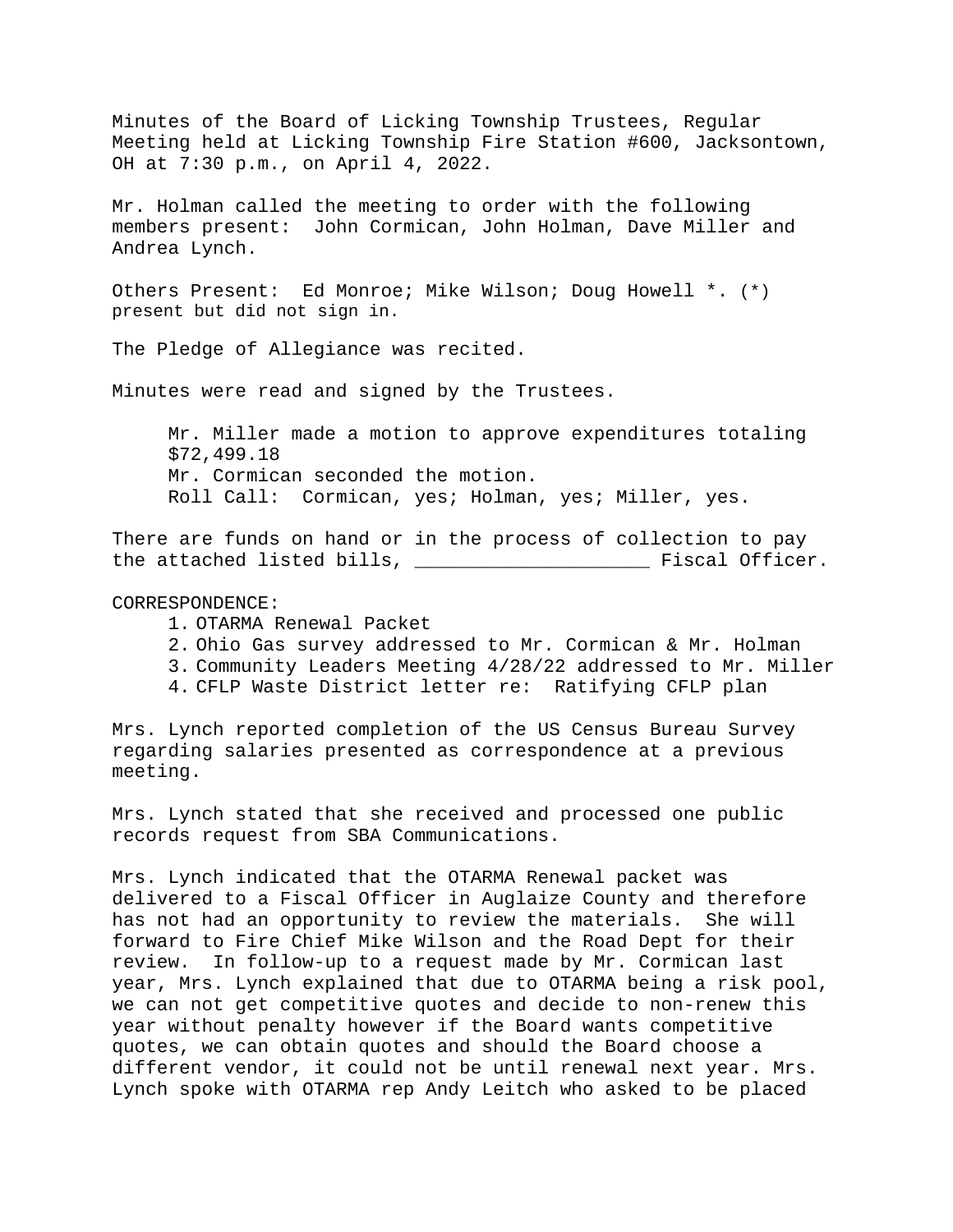on the agenda for May 2, 2022, to discuss insurance benefits.

Mrs. Lynch re-presented the CFLP Solid Waste District information. A brief discussion took place.

Mr. Holman moved the adoption of the following resolution: WHEREAS, the Policy Committee resolved to approve the updated solid waste management plan on February 25, 2022, and, WHEREAS, it is our best judgment that the updated plan will benefit the solid waste district by implementing required waste reduction programs, and, WHEREAS, public hearings were held in all four counties of the district to provide public input to this update and the Policy Committee has considered this input, NOW THEREFORE BE IT RESOLVED BY the Board of Licking Township Trustees of the Township of Licking, County of Licking, State of Ohio;

- 1. The updated solid waste management plan as presented to this board shall be ratified for submittal to the Ohio EPA for their approval.
- 2. The Fiscal Officer of this legislative authority is hereby authorized and directed to mail or otherwise deliver promptly a certified copy of this resolution to the Policy Committee.

Mr. Cormican seconded the motion. Roll Call: Cormican, yes; Holman, yes; Miller, yes.

Mr. Holman reminded the Board of an upcoming meeting on 4/5/22 at the Jersey Baptist Church regarding Intel.

Chief Wilson gave the Fire Report. There were 113 runs in the month of March which consisted of 75 EMS, 38 Fire bringing the YTD total to 346 runs.

Chief Wilson reminded everyone to check their smoke detector batteries. Mr. Cormican inquired as to burn bans. A discussion took place.

Doug Howell gave the Zoning Report. There were 6 permits issued as follows:

- Timothy Miller & Sherry Zwayer Bancroft Deck \$125.00
- Matt Gabelman Quail Run new home \$298.85
- Carol Sieffert Lakeview room addition \$150.00
- Christopher Middlemus Mt Vernon Ave Barn \$125.00
- Pamela Crawford Del Mar Stroll Barn/Garage \$125.00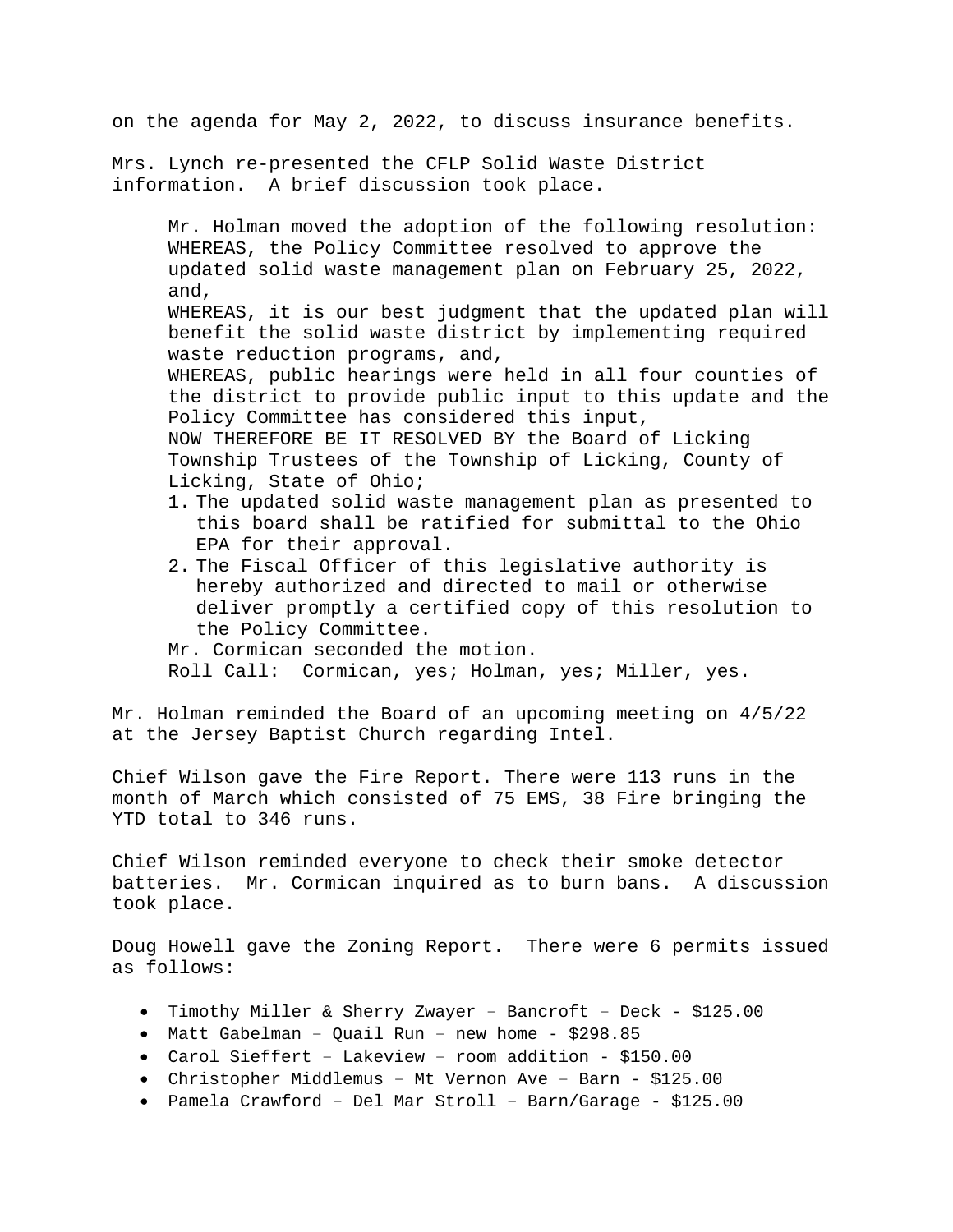• Kendall Communications – South Fork Road – Cell Tower - \$550.00

Mrs. Lynch stated that the LTWP Board of Zoning Appeals has a hearing for Michael's Pizza on 4/7/22 for 2 variances: Reduced # of parking and increase in permitted building square footage.

Mr. Cormican provided the following updates on the Road Dept:

- OPW grants are moving along in the process. There were 67 entries and 36 were accepted. Both of LTWP's entries have made it to the next round.
- Shelly Company will be out to fix the areas on Davis Drive at the bridge where the chip and seal has come apart. They will fix at their expense.
- Rob Mills evaluation. A discussion took place.

Mr. Cormican made a motion to increase Rob Mills hourly wage to \$20.00 per hour retro-effective to  $4/1/22$ . Mr. Miller seconded the motion. Roll Call: Holman, yes; Miller, yes; Cormican, yes.

A discussion took place regarding adding Juneteenth as an official holiday to those employees qualified for holiday benefits.

Mr. Holman made a motion to adopt the following: Licking Township Resolution 04-04-22:

In an effort to acknowledge the freedom, history, and cultural significance of June 19, 1865, being the day on which the last slaves in the United States were set free in Texas, and in accordance with Ohio Revised Code, Section 124.19 and Ohio Revised Code 511.10 pursuant to recognizing Juneteenth Day as a legal holiday, the Licking Township Board of Trustees hereby adopt the following effective this the  $4<sup>th</sup>$  day of April, 2022:

Any township employee working on a full-time salary or full-time hourly basis is entitled to eight hours of holiday pay for New Year's Day, Martin Luther King Day, Washington-Lincoln Day (FKA President's Day), Memorial Day, Juneteenth Day, Independence Day, Labor Day, Columbus Day, Veterans' Day, Thanksgiving Day, and Christmas Day, of each year, provided that the employee is a regular employee with at least six months full-time township service prior to the month when such